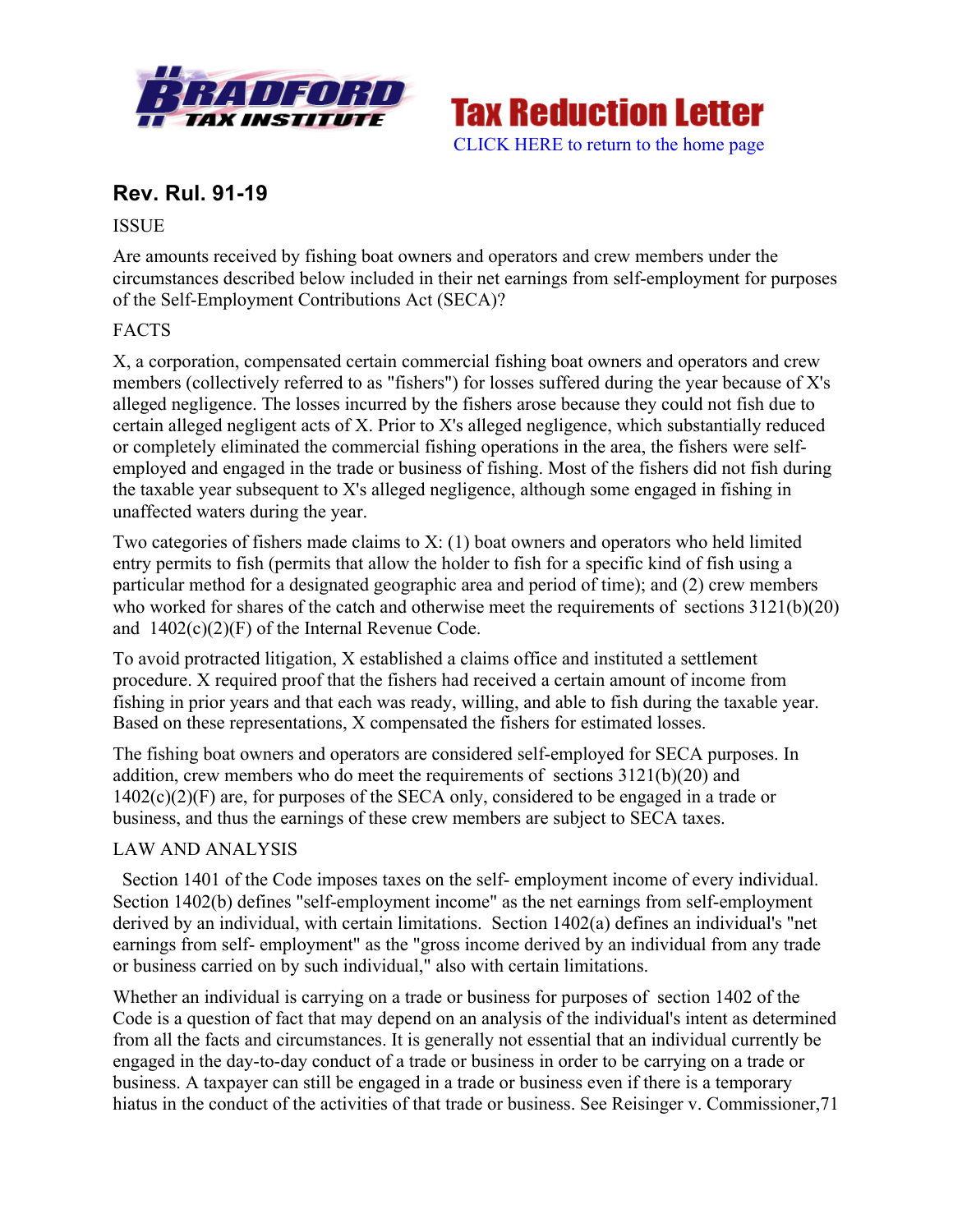T.C. 568, 572 (1979); Haft v. Commissioner,40 T.C. 2, 6 (1963); see also Rev. Rul. 75-120, 1975-1 C.B. 55 (job search costs may be deductible trade or business expense even if taxpayer is temporarily unemployed).

Similarly, whether a payment is derived from a trade or business carried on by an individual for purposes of section 1402 of the Code depends on whether, under all the facts and circumstances, a nexus exists between the payment and the carrying on of the trade or business. The Tax Court articulated this "nexus" requirement in Newberry v. Commissioner,76 T.C. 441, 444 (1981), where it observed that, under section 1402.

[T]here must be a nexus between the income received and a trade or business that is, or was, actually carried on. Put another way, the construction of the statute can be gleaned by reading the relevant language all in one breath: the income must be derived from a trade or business carried on.

Generally, the required nexus exists if it is clear that a payment would not have been made but for an individual's conduct of a trade or business. The fact that a payment represents compensation for lost income of a trade or business rather than income generated directly by the day-to-day conduct of the trade or business is generally irrelevant in determining whether this required nexus exists. In Rev. Rul. 76-500, 1976-2 C.B. 254, for example, a farmer suffered an \$8,000 crop loss resulting from a drought. The farmer received an \$8,000 loan from the Farmers Home Administration, of which \$5,000 of the principal was immediately canceled. The revenue ruling concludes that the amount of the canceled portion of the loan represents a replacement of a portion of the farmer's lost profits, and must be taken into account in computing net earnings from self-employment. See also Rev. Rul. 60-32, 1960-1 C.B. 23; Notice 87-26, 1987-1 C.B. 470.

Applying these principles to the present case, the payments made by X must be included in the fishers' net earnings from self- employment. Even though the fishers were temporarily unable to fish due to the alleged negligent acts of X, they remained in the trade or business of fishing. The payments they received, measured by historical profits, were conditioned on this fact, and represented income that would have been derived by them from the season's catch. Thus, there was a nexus between the payments and their current conduct of a trade or business.

The Service does not agree with the Tax Court's decision in Newberry to the extent that it is inconsistent with this analysis. Specifically, while the Service agrees with the court's statement that, under section 1402 of the Code, there must be a nexus between a payment and the carrying on of a trade or business in order for the payment to be considered self-employment income, it does not agree with the court's conclusion that such a nexus cannot exist if an individual is not currently engaged in the day-to-day conduct of the trade or business, e.g., is unemployed. In Newberry, the <Page 188>petitioner owned and operated a grocery store that was destroyed by fire, as a result of which he was unable to operate the business for approximately seven months. During that time, he received insurance payments for lost earnings measured by his historical profits. The payments in Newberry were made, not because of a liquidation of the petitioner's business, but rather in connection with the petitioner's continuing conduct of the trade or business, even though he was temporarily unable to conduct day-to-day affairs during the store's reconstruction.

#### HOLDING

The amounts received by the fishers from X are included in their net earnings from selfemployment for SECA purposes.